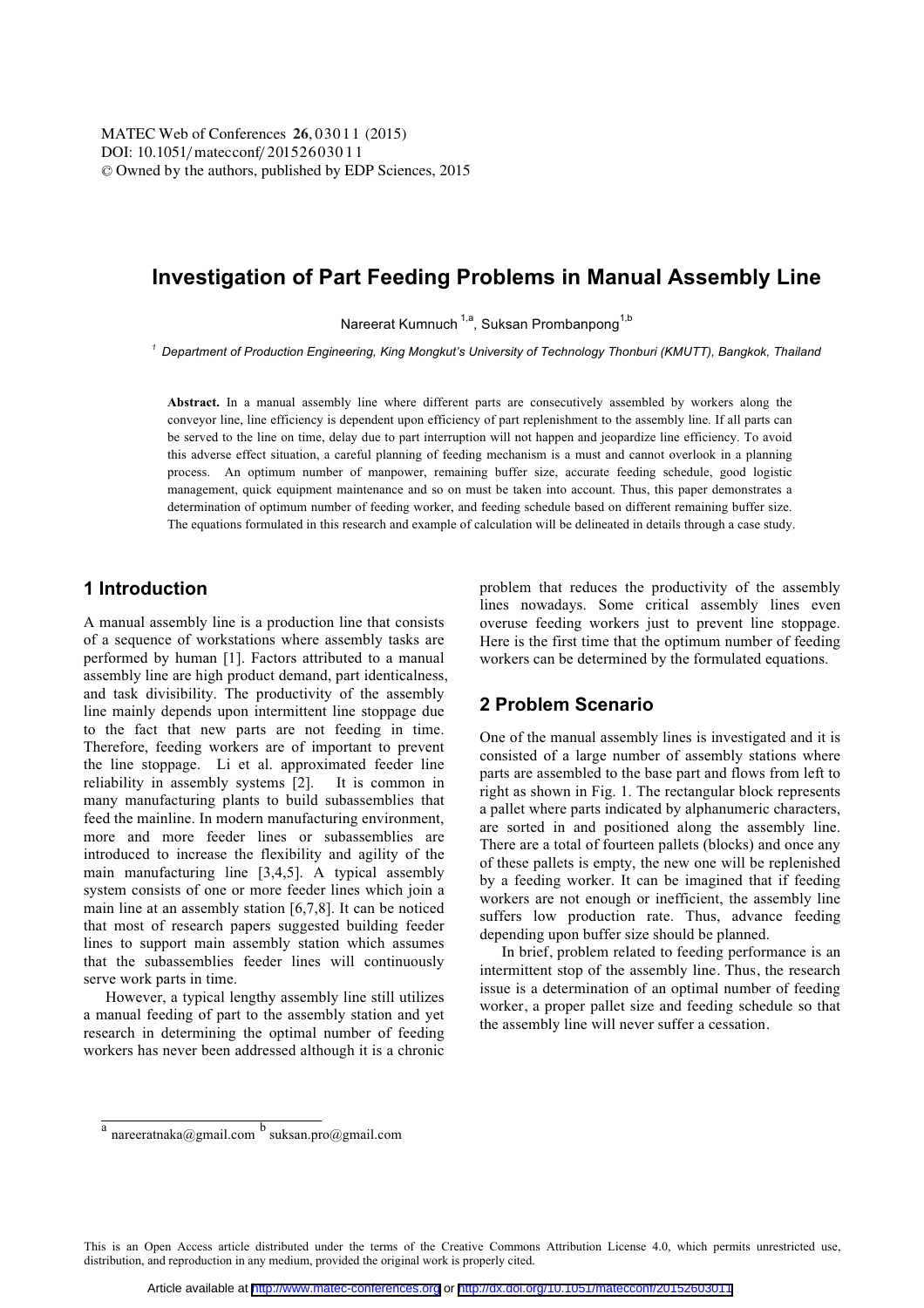

**Figure 1.** Layout of manual assembly line (a case study)

#### **3 Methodology**

Again, the research issue is a determination of an optimum number of feeding workers, mentioned in problem scenario section. Thus, feeding workload must be calculated. This can be done by collecting relevant data for calculation which is tabulated in Table1.

**Table 1** Initial relevant information

| No. of          | Pallet size | Cycle time | Feeding Time |
|-----------------|-------------|------------|--------------|
| <b>Stations</b> | (pcs.)      | (min)      | (min/pallet) |
|                 | 300         |            |              |

### **4 Optimum Number of Feeding Workers**

This assembly line is consisted of 14 stations and each station equips with one pallet containing 300 parts. The cycle time of this line is 1 min and feeding operation time is 2 min per pallet. Note that in order to prevent line stop new pallet must be replenished before it is running out. Thus, each station must have a storage buffer for remaining parts which can place a few work-parts during replenishment. It can imagine that remaining buffer size also plays an important role to a number of feeding workers. If buffer stock is large, one worker can serve more pallets in one time providing that the line must not be stop or wait for the new work-parts. In other words, the larger the remaining buffer stock is, the more pallets are. Therefore, the maximum number of feeding pallets can be determined from Eq.1

No. of feeding pellet = Maximum integer  
\n
$$
\leq \frac{\text{Buffer} \times \text{Cycle time}}{\text{Feeding time}}
$$
 (1)

Once the maximum number of pallets which one feeding workers can service, the optimum number of feeding workers can be determined from Eq.2

No. of workers = Minimum integer  
\n
$$
\geq \frac{\text{no. of work stations}}{\text{no. of feeding pellets}}
$$
 (2)

### **5 Examples and Result**

**Case 1:** Assume that the remaining buffer size is 14 pieces and remaining data is the same as in Table 1. Thus, substitute the remaining buffer 14, cycle time 1 min and feeding time 2 min in Eq.1

No. of feeding pallet  $=$  Maximum integer

$$
\leq \frac{\text{Buffer} \times \text{Cycle time}}{\text{Feeding time}}
$$

$$
\leq \frac{14 \times 1}{2} = 7
$$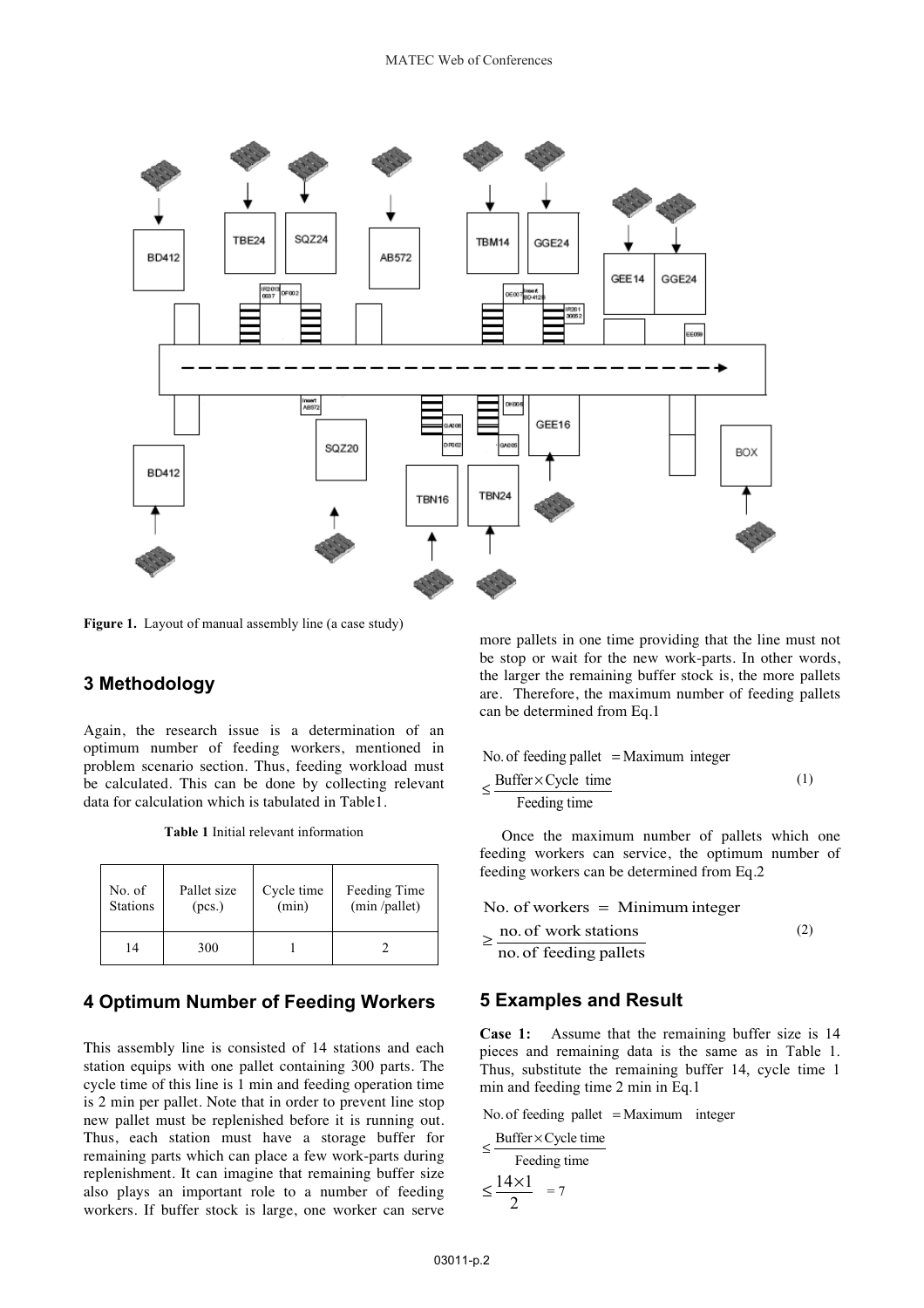It means that one worker can feed up to 7 pallets before all the parts in the buffer storage are running out and make the assembly line stop. It is due to the fact that the number of workstation is equal to 14. Thus, substitute in Eq.2

No. of workers  $=$  Minimum integer

 $\geq$  no. of work stations

Time (minute at)

no. of feeding pallets

 $\geq \frac{14}{7}$ 7  $\geq \frac{14}{7}$  = 2

Thus, the optimum number of feeding workers is equal to 2. In other words, two feeding workers must be assigned to serve parts to the assembly line. The feeding schedule can be shown in Table 2. It should be noted that Time in Table 2 indicates the minute after the assembly line has been started. For example, after the assembly line has been worked for 16 minutes, the feeding worker 1and 2 must start to replenish the first pallet. Each worker will spend two minutes to complete the work and then he/she can work on pallet 2, 3, … 7 respectively. It can be imagined that once the remaining buffer of each station is finished, the assembly worker will start to use work-parts from the next pallet and it is considered as completion of a feeding round. Thus, the feeding worker will wait for another 16 minutes to start replenish the pallet for the next round. Typically, worker will use this free time to prepare the pallets for the next round or to work as utility worker; however, this worker must be back for duty within the designed schedule.

|      | <b>Table 2</b> Feeding schedule in the case of 14- remaining buffer |
|------|---------------------------------------------------------------------|
| size |                                                                     |

16 BD412-1 BD412-2

18 TBE24 SQZ20 20 SQZ24 AB572 22 TBM14 TBN16 24 GEE24-1 | TBN24 26 GEE14 GEE16 28 GEE24-2 BOX

Feeding worker

Worker 1 Worker 2

| <b>Case 2:</b> This case is to demonstrate a calculation |
|----------------------------------------------------------|
| when the remaining buffer is 9 pieces and other data is  |
| the same as in Table 1. Thus, substitute the remaining   |
| buffer 9 pieces, cycle time 1 min and feeding time 2 min |
| in Eq.1                                                  |

No. of feeding pallet  $=$  Maximum integer

Buffer $\times$  Cycle time Feeding time  $\leq$  Buffer  $\times$  Cycle time  $9\times 1$ 2  $\leq \frac{9 \times 1}{2}$ ≤ 4.5

Thus, the maximum integer which is less than or equal to 4.5 is 4. Therefore, one worker can service up to 4 pallets in one round. Then, substitute number of pallet in Eq.2

No. of workers  $=$  Minimum integer  $\geq$  no. of work stations Number of feeding pallets  $\geq \frac{14}{4}$  $\geq$  3.5  $\approx$  4

Thus, the optimum number of worker which is the minimum integer greater than or equal 3.5 is 4. The feeding schedule in the case of 9-remaining buffer size is shown in Table 3.

| Time<br>(minute)<br>at) | Feeding worker    |                |                   |                   |
|-------------------------|-------------------|----------------|-------------------|-------------------|
|                         | Worker 1          | Worker 2       | Worker 3          | Worker 4          |
| 22                      | BD412-1           | BD412-2        | TBE <sub>24</sub> | SQZ24             |
| 24                      | SOZ <sub>20</sub> | TBN16          | AB572             | TBN <sub>24</sub> |
| 26                      | TBM14             | GEE16          | GEE24-1           |                   |
| 28                      | GEE14             | <b>GEE24-2</b> | BOX               |                   |

**Table 3** Feeding schedule in the case of 9- remaining buffer size

Again, all four workers will start replenishing the pallets after the assembly line has been started for 22 minutes and continue working to serve up to four pallets to complete the first round except worker 4 will feed only up to 3 pallets. In this manner, the feeding schedule can be established and the feeders can attend their work on time.

### **6 Conclusion and Discussion**

This paper presents the formulated equations to determine an optimal number of feeding workers for a manual assembly line. The number of workers mainly depends on the cycle rate, remaining buffer size, feeding operation time. It is found that with an increasing of remaining buffer size, a number of required workers will be lesser since one worker can serve more pallets to other stations. The example of two different sizes of remaining buffer capacity is utilized. The pallet size of each workstation in this paper assumes equal; therefore, an assembly line with various sizes of pallet and buffer sizes should be further investigated.